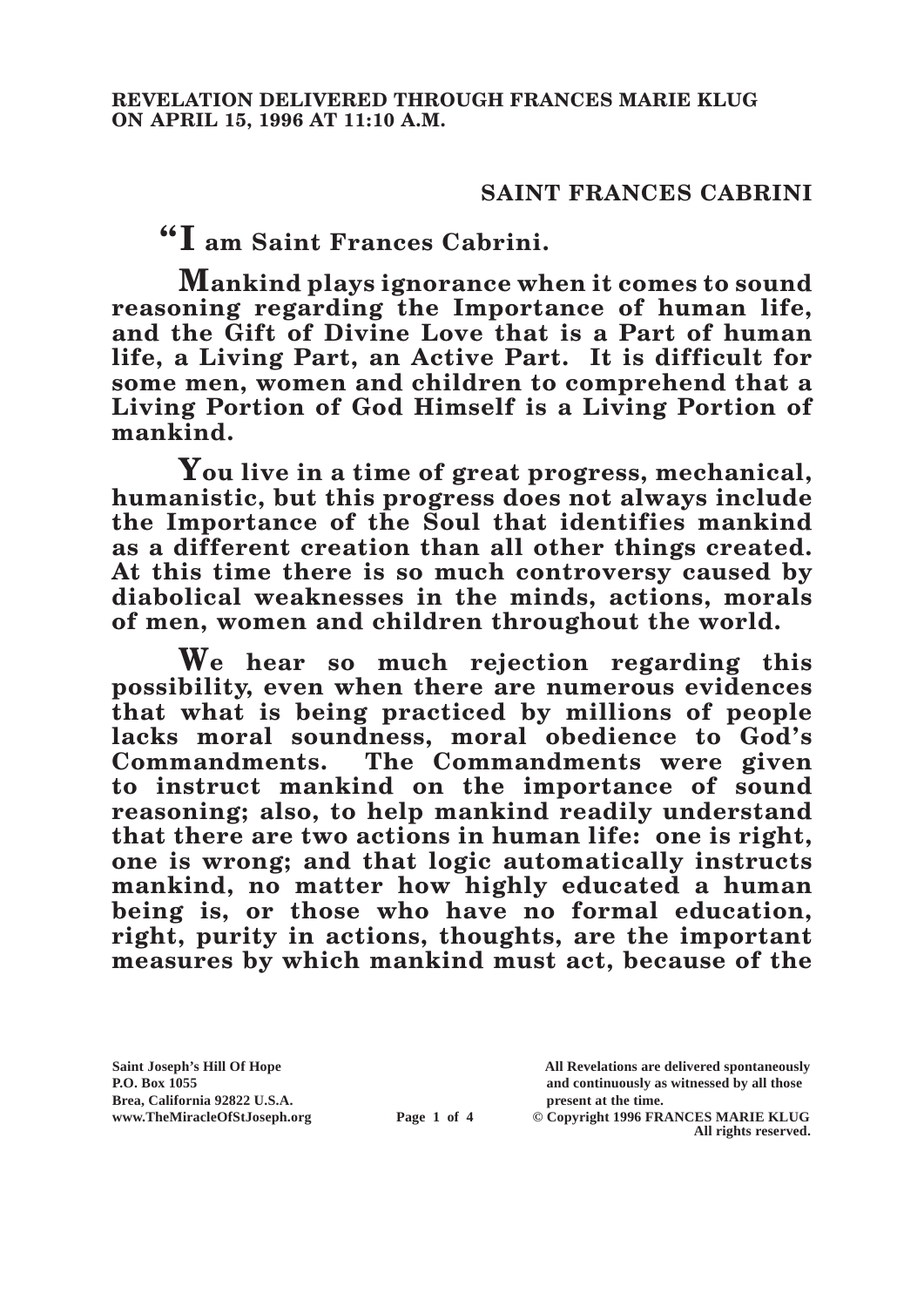**Importance of the Soul that is within each human life.**

**Approximately 4,000 years ago, God gave to mankind a human life that He chose to walk in different paths, before the Announcement of God's Commandments were made, so that this 'special instrument' of His would have the benefits of balance that it would take to understand the Reason, the Purpose, the Need for These Commandments to be given, to be lived, to be personally practiced and instructed upon so These Commandments would not die when he died, but would live on for the benefits of all who were to follow for all time to come.**

**Before this Great Announcement to Moses, mankind was aware of what was right, what was wrong, but much of this was based on position and the characteristics needed at that time.**

**If there was no Living Part of God within each human life, mankind would be like all other animal life, but there is a Goal for mankind and this Goal is to return to The Father for All Time.**

**We hear some say, 'I believe in God.' This basically is just a statement, because this statement says, 'It pleases others.' It also gives credence to the physical portion of this individual, sometimes financially, sometimes just to be important in the eyes of others.**

**The world is in more than turmoil. The justification of immorality, impurities of all kinds is prevalent, thus ignoring that man was created as a** 

Brea, California 92822 U.S.A.<br>
www.TheMiracleOfStJoseph.org<br> **Page 2 of 4** © Copyright 1996 FR.

**Saint Joseph's Hill Of Hope All Revelations are delivered spontaneously P.O. Box 1055 and continuously as witnessed by all those** 

**Page 2 of 4** © Copyright 1996 FRANCES MARIE KLUG **All rights reserved.**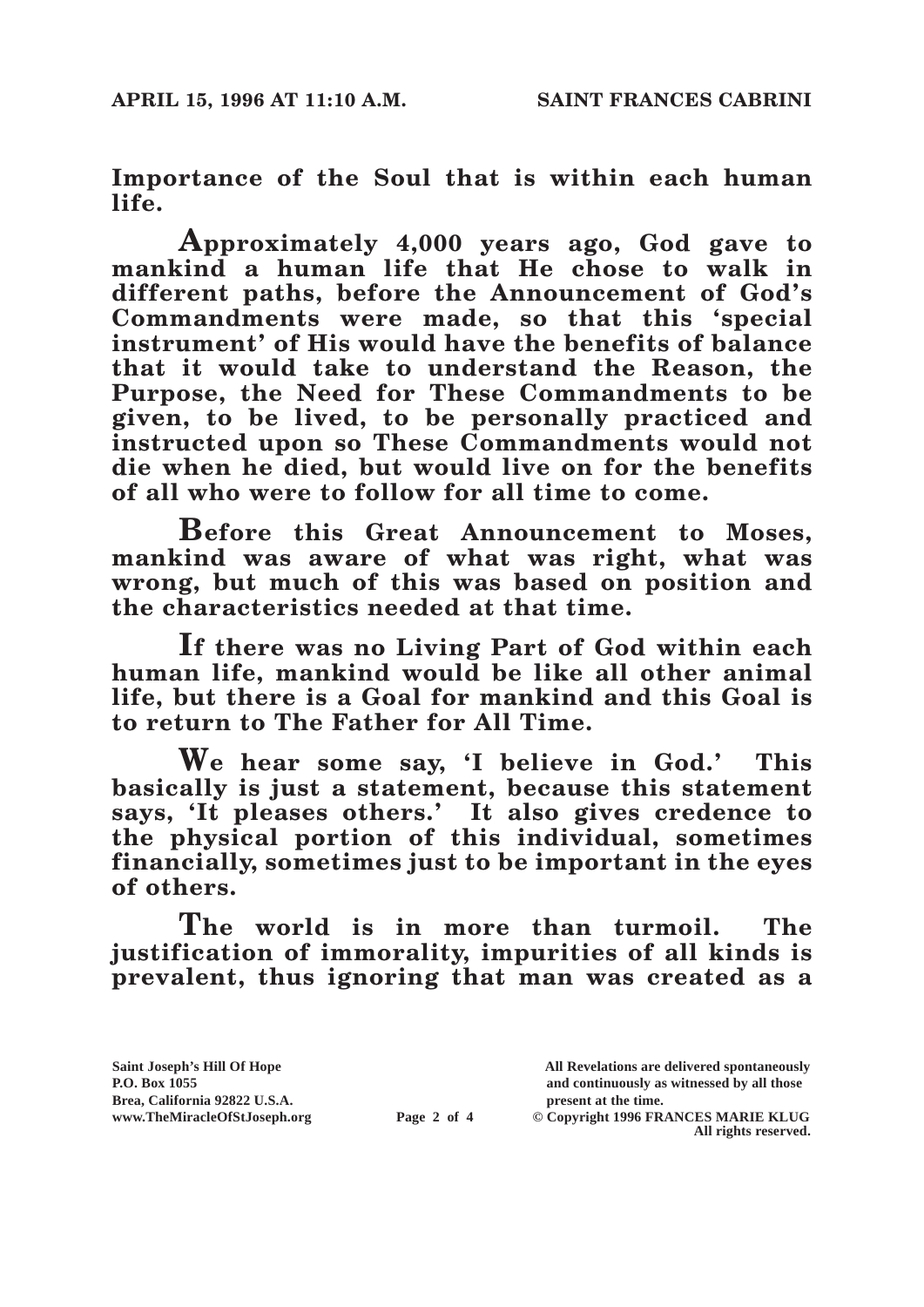**different type of species of human life than any other living thing. Right now in what is called 'religious circles', We see total devastation morally, physically, emotionally, spiritually, because where there is confusion, there is the enemy of God and man. There is no serenity. Human values are demeaned, discarded, totally ignored, because humanism is like animalism.**

**Even though you have many religious Faiths throughout the world, they are not all of sound foundations. So much of these are based on selfimportance, self-love, a definite need for attention. The world is saturated with men, women, and even children who feel they have the Gifts of Divine Guidance, Divine Hope, Divine Protection, Divine Love. This is not so. The Father only uses a few when the Task is so Monumental, because it is easier for mankind to focus more intently, more understandably on a given Point, Direction, than it would be if there were hundreds to listen to, read about.**

**This is how satan uses confusion. When there is confusion in a home, it affects the mental of all concerned, the attitudes. It many times has a destructive force in relationships, even in the love that the individuals feel for each other. Confusion causes jealousy.**

**When the beloved Moses was given so much Instruction at a given time, it was beyond any human mind to be able to remember the minutest detail, the importance of each detail. This can only be appreciated, understood, when the Instructions come from The Father. That is one of the reasons This Miracle is so Magnanimous, contrary to all the doubts,** 

Brea, California 92822 U.S.A.<br>
www.TheMiracleOfStJoseph.org<br> **Page 3 of 4** © Copyright 1996 FR.

**Saint Joseph's Hill Of Hope All Revelations are delivered spontaneously P.O. Box 1055 and continuously as witnessed by all those** 

**Page 3 of 4** © Copyright 1996 FRANCES MARIE KLUG **All rights reserved.**